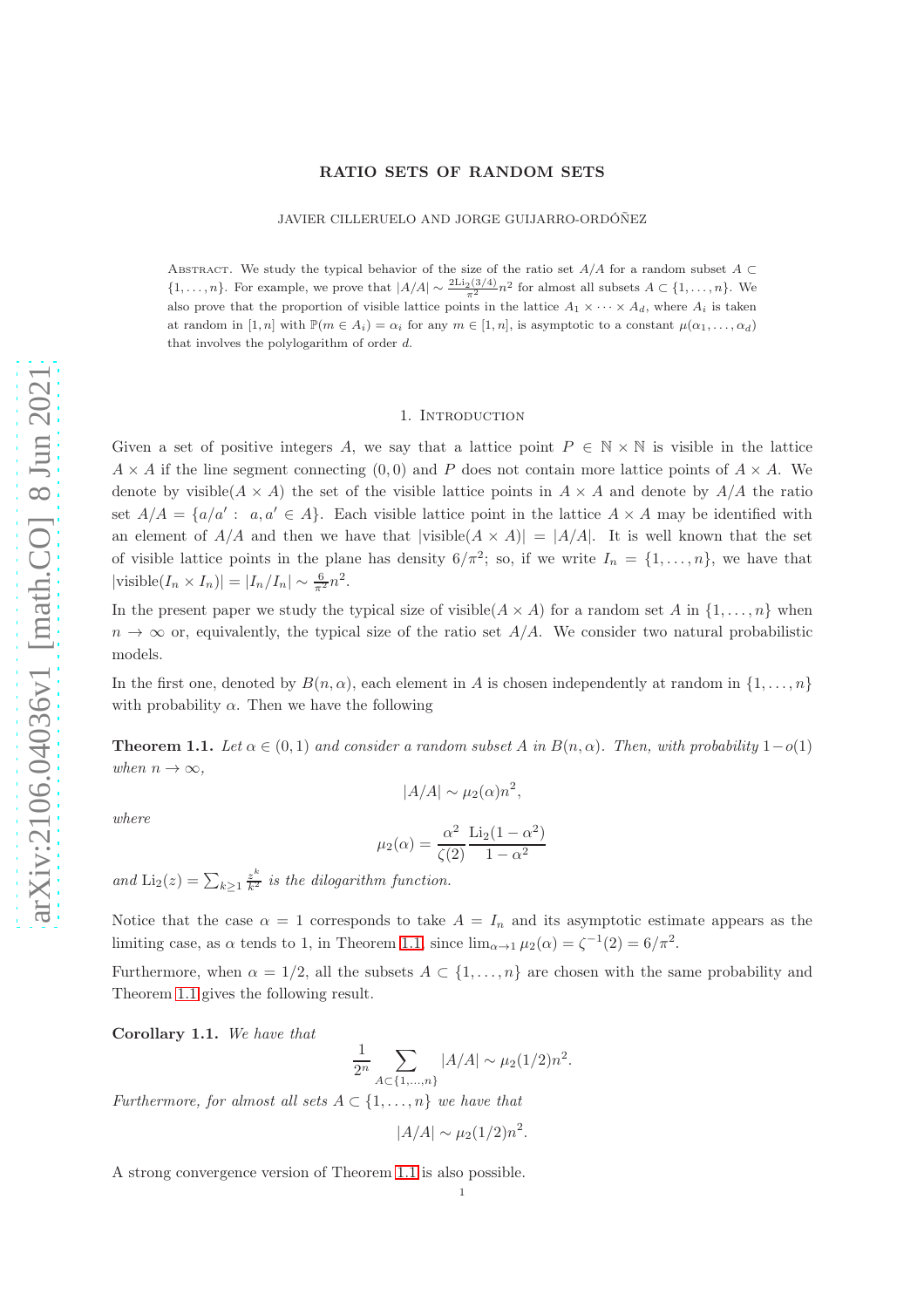<span id="page-1-2"></span>**Corollary 1.2.** Let A be a random infinite sequence of positive integers where all the events  $m \in A$  are independent and  $\mathbb{P}(m \in A) = \alpha$  for any positive integer m. Let  $A_n$  be the random set  $A \cap [1,n]$ . Then we have

$$
\mathbb{P}\left(\lim_{n\to\infty}\frac{|A_n/A_n|}{n^2}=\mu_2(\alpha)\right)=1.
$$

For a given positive integer  $k = k(n)$ , typically  $k \geq n$ , we consider the second model, where each subset of k elements is chosen uniformly at random among all sets of size k in  $\{1, \ldots, n\}$ . We denote this model by  $S(n, k)$ .

When  $k/n \sim \alpha$ , the heuristic suggests that both models,  $S(n, k)$  and  $B(n, \alpha)$ , are quite similar. Indeed, this is the strategy we follow to prove Theorem [1.2.](#page-1-0)

<span id="page-1-0"></span>**Theorem 1.2.** Let  $k \ge n$  and consider a random subset A in  $S(n, k)$ . Then, with probability  $1 - o(1)$ when  $n \to \infty$ ,

$$
|A/A| \sim \mu_2(k/n)n^2,
$$

where  $\mu_2$  denotes the function of the same name introduced in Theorem [1.1.](#page-0-0)

The case  $k = n$ , which corresponds to the classical result in which  $A = I_n$ , is also obtained as a limiting case in Theorem [1.2](#page-1-0) in the sense that  $\lim_{k/n \to 1} \mu_2(k/n) = \zeta^{-1}(2) = 6/\pi^2$ .

The next theorem deals with the size of  $A/A$  in the special case in which A is an arithmetic progression:

<span id="page-1-3"></span>**Theorem 1.3.** Let A be the set of integers congruent to a (mod q) in  $\{1, \ldots, n\}$ . We have

$$
|A/A| \sim c_q \frac{n^2}{q^2}
$$

when  $n \to \infty$ , where

$$
c_q = \frac{6}{\pi^2} \prod_{p|q} \left(1 - \frac{1}{p^2}\right)^{-1} \sum_{\substack{1 \le t \le q \\ (t,q)=1}} \frac{1}{t^2}
$$

.

Note that, when  $q = 1$ , we recover once more the classical result for the plane. In the opposite case, it is easy to see that  $c_q \to 1$  when  $q \to \infty$ . Moreover, if we let  $\alpha = 1/q$  in Theorem [1.1,](#page-0-0) we realize that arithmetic progressions are an atypical set for this problem.

The results above might suggest that we always have that  $|A/A| \approx |A|^2$  when  $A \subset \{1, ..., n\}$  has positive density; or, equivalently, that  $|A/A| \gg |A|^2$  since the bound  $|A/A| \leq |A|^2$  is trivial. However, this intuition is false, as the next theorem shows.

<span id="page-1-4"></span>**Theorem 1.4.** For any  $\epsilon > 0$ , there exists  $\alpha > 0$  such that, for all sufficiently large n, there exists a subset A of the integers in  $[1, n]$  satisfying  $|A| \ge \alpha n$  and  $|A/A| < \epsilon |A|^2$ .

This was proved in a different setting in [\[2\]](#page-12-0), but here we give an alternative proof, which is simpler and more compact. It is true, however, that  $|A/A| \gg \delta \alpha^{\delta} |A|^2$  for any  $\delta > 0$  and for any  $A \subset \{1, ..., n\}$  of density  $\alpha > 0$ , as proved in [\[2\]](#page-12-0).

Finally, we might ask what happens with visible lattice points in multidimensional spaces, considering sets of not necessarily the same density in the two models above. The answer to this last question is given by Theorem [1.5.](#page-1-1) Notice that  $|A_1/A_2| = |$  visible $(A_1 \times A_2)|$ , but there is no ratio set version for dimension  $d \geq 3$ . This is the reason why we state Theorem [1.5](#page-1-1) in terms of visible lattice points.

<span id="page-1-1"></span>**Theorem 1.5.** Let  $\alpha_1, \ldots, \alpha_d \in (0,1)$  and consider random subsets  $A_i$  in  $B(n, \alpha_i)$ ,  $i = 1, \ldots, d$ . Then

$$
|\text{visible}(A_1 \times \cdots \times A_d)| \sim \mu(\alpha_1, \ldots, \alpha_d) n^d
$$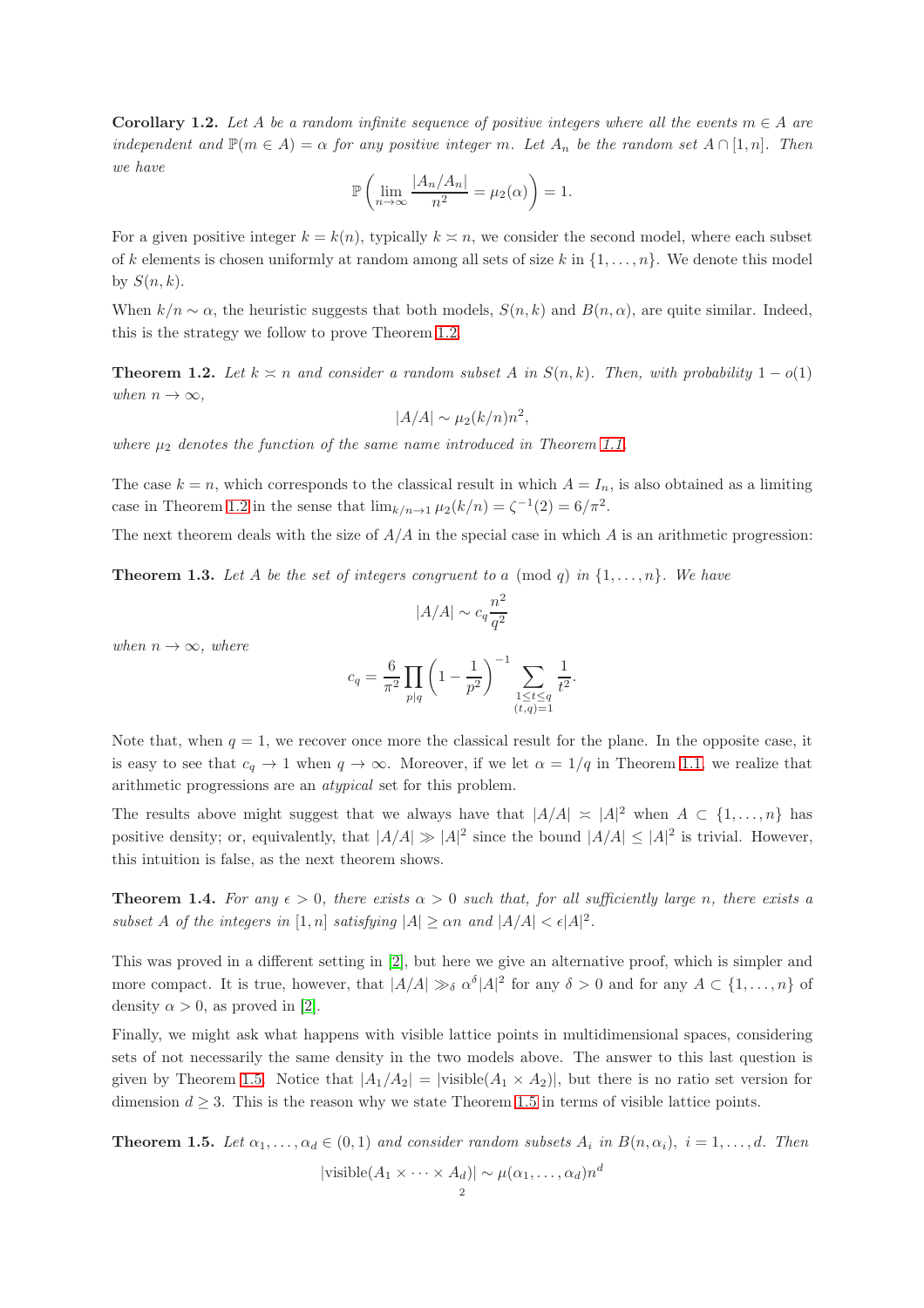with probability  $1 - o(1)$  when  $n \to \infty$ , where

$$
\mu(\alpha_1,\ldots,\alpha_d) = \frac{\alpha_1\cdots\alpha_d}{\zeta(d)} \frac{\text{Li}_d(1-\alpha_1\cdots\alpha_d)}{1-\alpha_1\cdots\alpha_d}
$$

and  $\text{Li}_d(z) = \sum_{k \geq 1} \frac{z^k}{k^d}$  is the polylogarithm of order d.

In particular, this provides yet another instance in which polylogarithms occur. See [\[5\]](#page-13-0) for more applications of the polylogarithms. Moreover, when  $\alpha_i = 1$  for all  $1 \leq i \leq d$  we recover the classical result ([\[4\]](#page-13-1)) that the probability that d positive integers are relatively prime is  $1/\zeta(d)$ , since  $\lim_{\alpha_1\cdots\alpha_d\to 1} \mu(\alpha_1,\ldots,\alpha_d)$  $1/\zeta(d)$ .

Theorem [1.5](#page-1-1) also works for the probabilistic models  $S(n, k_i)$ ,  $i = 1, \ldots, d$ . However, we have decided to omit its proof for the sake of brevity, since the ideas involved are those in the proof of Theorem [1.2.](#page-1-0)

There is also a strong convergence version similar to that of Corollary [1.2:](#page-1-2) If  $A_1, \ldots, A_d$  are infinite random sequences of positive integers such that all the events  $m \in A_i$  are independent and  $\mathbb{P}(m \in A_i)$  $\alpha_i, i = 1, \ldots, d$ , the random variables  $X_n = |\text{visible}(A_1 \times \cdots \times A_d \cap [1, n]^d)|$  satisfy that

$$
\mathbb{P}\left(\lim_{n\to\infty}\frac{X_n}{n^d}=\mu(\alpha_1,\ldots,\alpha_d)\right)=1.
$$

The proof is similar to that of Corollary [1.2,](#page-1-2) so details will be omitted.

One last remark is in order: Theorem [1.5](#page-1-1) is not a generalization of Theorem [1.1.](#page-0-0) Note that, in Theorem [1.1,](#page-0-0) we consider the random variable  $|visible(A \times A)|$  where A is a random set in  $S(n, \alpha)$ ; whereas, in Theorem [1.5,](#page-1-1) when  $d = 2$  and  $\alpha_1 = \alpha_2 = \alpha$  we deal with the random variable  $|visible(A_1 \times A_2)|$  where  $A_1, A_2$  are random sets in  $S(n, \alpha)$ . However, the natural generalization of Theorem [1.1](#page-0-0) also holds, even in the strong convergence version:

Let A be an infinite random sequence of positive integers where all the events  $m \in A$  are independent and  $\mathbb{P}(m \in A) = \alpha$ , and let  $X_n = |\text{visible}(A \times \cdots \times A) \cap [1, n]^d|$ . Then

$$
\mathbb{P}\left(\lim_{n\to\infty}\frac{X_n}{n^d}=\mu_d(\alpha)\right)=1,
$$

where  $\mu_d(\alpha) = \mu(\alpha, \dots^d, \alpha)$ .

Again the proof follows the same steps that those of Theorem [1.1](#page-0-0) and Corollary [1.2.](#page-1-2)

We now pass to the proofs of the five previous theorems, organized accordingly in five different sections.

2. THE SIZE OF  $A/A$  for random sets in  $B(n, \alpha)$ . Proof of Theorem [1.1](#page-0-0)

2.1. Expectation. First of all, we give an explicit expression for the expected value of the random variable  $X = |A/A|$ , where A is a random set in  $B(n, \alpha)$ .

<span id="page-2-1"></span>**Proposition 2.1.** For the random variable  $X = |A/A|$  in  $B(n, \alpha)$  we have

$$
\mathbb{E}(X) = \frac{6}{\pi^2} (n\alpha)^2 \frac{\text{Li}_2(1-\alpha^2)}{1-\alpha^2} + O(n\log^2 n).
$$

*Proof.* Linearity of expectation and the symmetry with respect to the line  $r = s$  give the equality

(1) 
$$
\mathbb{E}(X) = \sum_{\substack{r,s \le n \\ (r,s)=1}} \mathbb{P}(r/s \in A/A) = 2 \sum_{\substack{r
$$

Moreover, for  $r < s$  with  $(r, s) = 1$ ,

<span id="page-2-0"></span>
$$
\mathbb{P}(r/s \notin A/A) = \mathbb{P}\left(\bigcap_{t \leq n/s} \{(rt, st) \notin A \times A\}\right) = \mathbb{P}\left(\bigcap_{t \leq n/s} E_t^c\right),\,
$$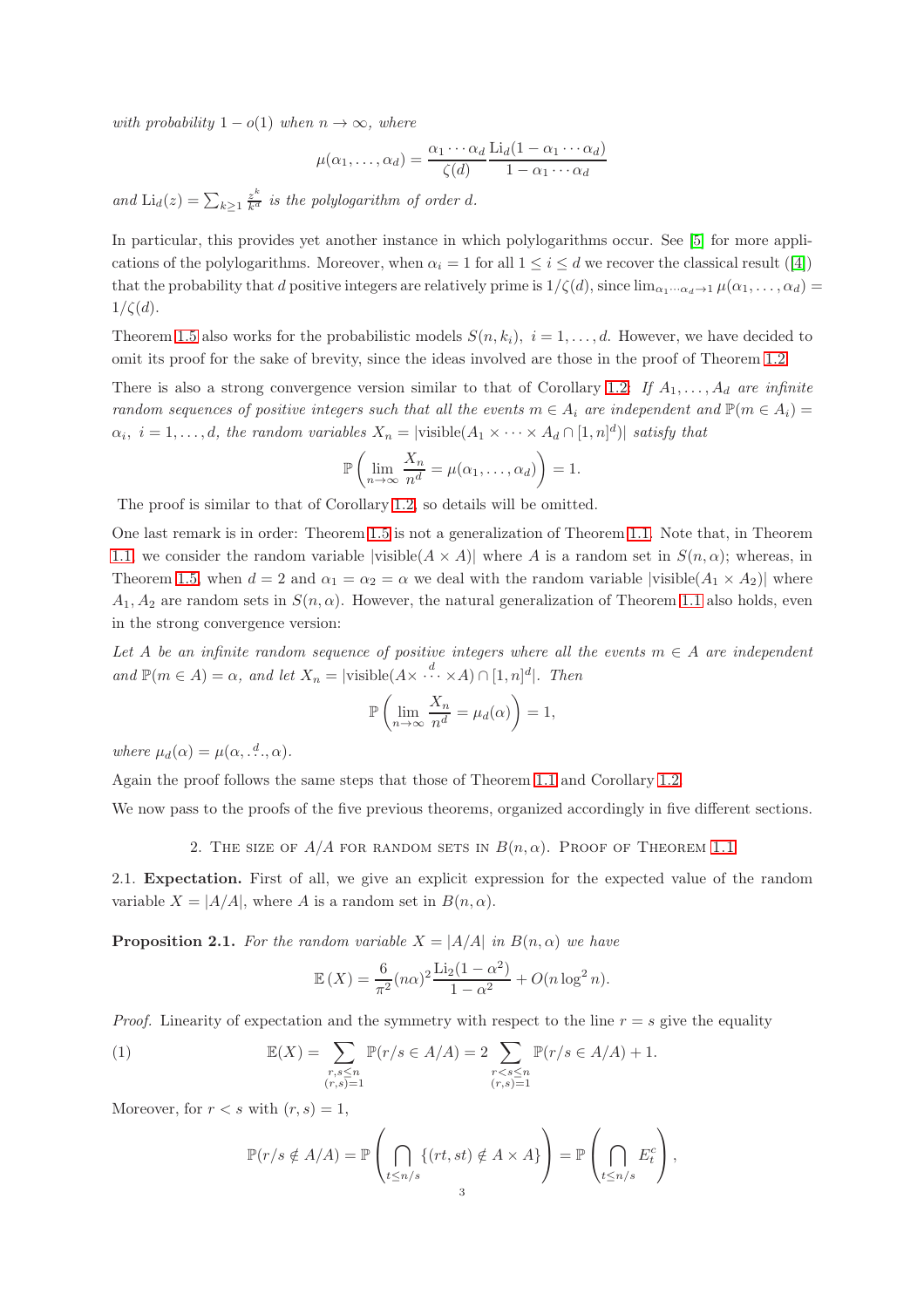where  $E_t$  stands for the event  $\{rt, st \in A\}.$ 

Clearly, these events are independent if and only if there do not exist  $t, t' \leq n/s$  such that  $rt' = st$ . Since  $(r, s) = 1$ , the former condition implies that  $s \mid t'$ , so  $s \leq t'$ . Thus, the inequality  $s > \sqrt{n}$  entails the independence of the events, because otherwise we are led to the contradiction  $\sqrt{n} < s \le t' \le n/s < \sqrt{n}$ . Hence, if  $s > \sqrt{n}$ ,

<span id="page-3-0"></span>(2) 
$$
\mathbb{P}(r/s \notin A/A) = \mathbb{P}\left(\bigcap_{t \leq n/s} E_t^c\right) = \prod_{t \leq n/s} \left(1 - \mathbb{P}(rt \in A)\mathbb{P}(st \in A)\right) = (1 - \alpha^2)^{[n/s]}.
$$

We consequently split the sum in [\(1\)](#page-2-0) in two parts:

$$
\mathbb{E}(X) = 2 \sum_{\substack{\sqrt{n} < s \le n \\ r < s, (r, s) = 1}} \mathbb{P}(r/s \in A/A) + 2 \sum_{\substack{r < s \le \sqrt{n} \\ (r, s) = 1}} \mathbb{P}(r/s \in A/A) + 1.
$$

In the first one, we have independent events and equation [\(2\)](#page-3-0) holds. In the second one, we simply bound the probabilities by 1. Therefore,

$$
\mathbb{E}(X) = 2 \sum_{\substack{\sqrt{n} < s \le n \\ r < s, (r,s) = 1}} \left( 1 - (1 - \alpha^2)^{[n/s]} \right) + O(n)
$$
\n
$$
= 2 \sum_{\substack{1 \le s \le n \\ r \le s, (r,s) = 1}} \left( 1 - (1 - \alpha^2)^{[n/s]} \right) + O(n)
$$
\n
$$
= 2 \sum_{s \le n} \varphi(s) \left( 1 - (1 - \alpha^2)^{[n/s]} \right) + O(n),
$$

where  $\varphi$  stands for the Euler's totient function.

Now we observe that  $k \leq n/s < k+1$  if and only if  $n/k \geq s > n/(k+1)$ . Denoting  $\Phi(x) := \sum_{n \leq x} \varphi(n)$ and summing by parts, we obtain

$$
\mathbb{E}(X) = 2 \sum_{k=1}^{n-1} \sum_{\frac{n}{k+1} < s \leq \frac{n}{k}} \varphi(s) \left( 1 - (1 - \alpha^2)^k \right) + O(n)
$$
\n
$$
= 2 \sum_{k=1}^{n-1} \left( \Phi\left(\frac{n}{k}\right) - \Phi\left(\frac{n}{k+1}\right) \right) \left( 1 - (1 - \alpha^2)^k \right) + O(n)
$$
\n
$$
= 2 \sum_{k=1}^{n-1} \Phi\left(\frac{n}{k}\right) \left( \left( 1 - (1 - \alpha^2)^k \right) - \left( 1 - (1 - \alpha^2)^{k-1} \right) \right) + O(n)
$$
\n
$$
= 2\alpha^2 \sum_{k=1}^{n-1} \Phi\left(\frac{n}{k}\right) \left( 1 - \alpha^2 \right)^{k-1} + O(n).
$$

The classical estimate  $\Phi(x) = \frac{3x^2}{\pi^2} + O(x \log x)$  finishes the proof:

$$
\mathbb{E}(X) = 2\alpha^2 \sum_{k=1}^{n-1} \left( \frac{3n^2}{\pi^2 k^2} + O\left(\frac{n}{k} \log(n/k)\right) \right) (1 - \alpha^2)^{k-1} + O(n)
$$
  
=  $\frac{6\alpha^2 n^2}{\pi^2 (1 - \alpha^2)} \left( \sum_{k=1}^{\infty} \frac{(1 - \alpha^2)^k}{k^2} - \sum_{k=n}^{\infty} \frac{(1 - \alpha^2)^k}{k^2} \right) + O(n \log^2 n)$   
=  $\frac{6\alpha^2 n^2}{\pi^2 (1 - \alpha^2)} \sum_{k=1}^{\infty} \frac{(1 - \alpha^2)^k}{k^2} + O(n \log^2 n)$   
=  $\frac{6}{\pi^2} (n\alpha)^2 \frac{\text{Li}_2(1 - \alpha^2)}{1 - \alpha^2} + O(n \log^2 n).$ 

 $\Box$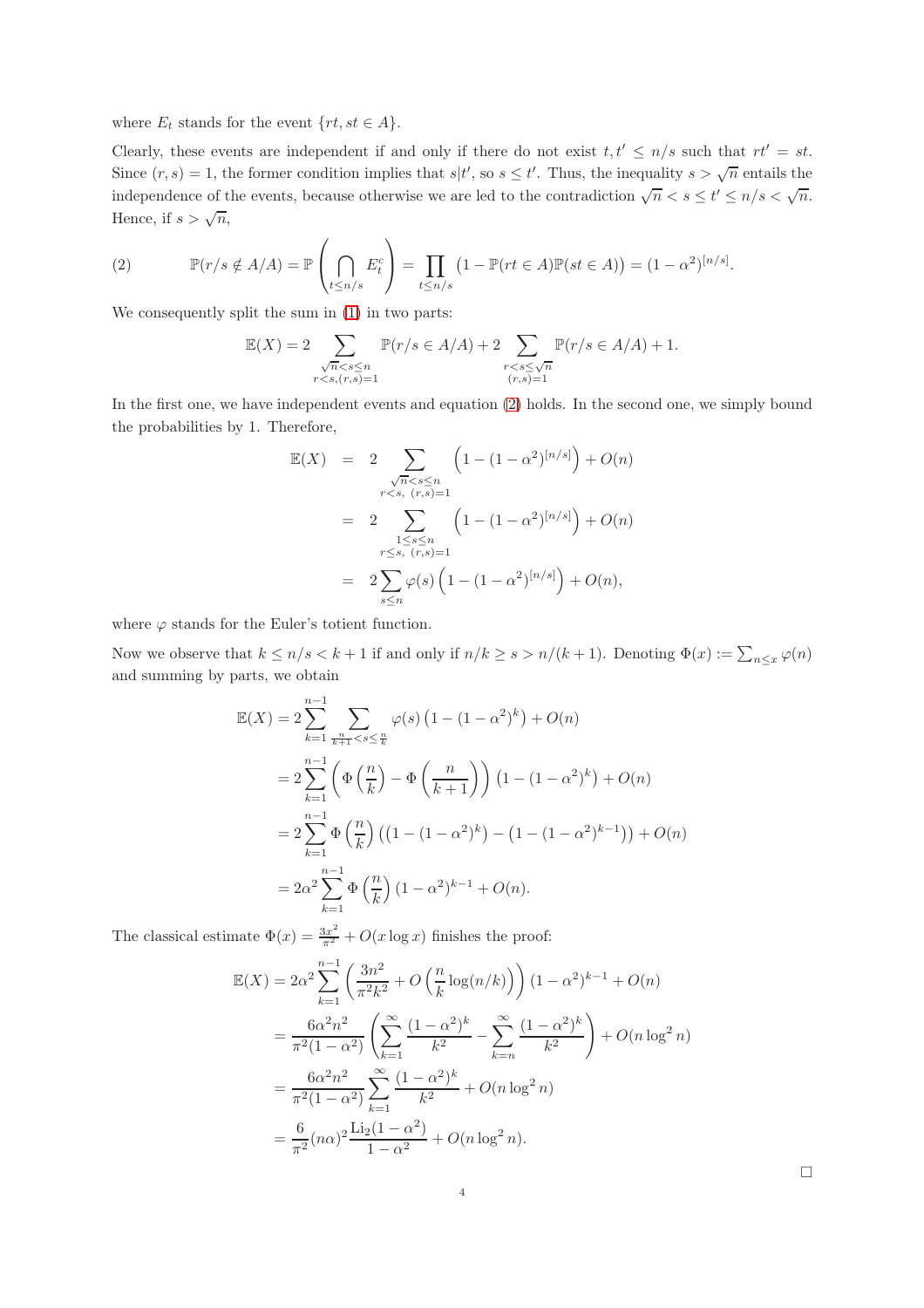2.2. Variance. Our next step to prove Theorem [1.1](#page-0-0) is to estimate the deviation of X from its expected value. To accomplish this, we obtain a bound for its variance:

<span id="page-4-3"></span>**Proposition 2.2.** For the random variable  $X = |A/A|$  in  $B(n, \alpha)$  we have

<span id="page-4-0"></span>
$$
\text{Var}(X) \ll n^3 \log^2 n.
$$

*Proof.* Since  $\text{Var}(X) = \mathbb{E}(X^2) - \mathbb{E}^2(X)$  and  $\mathbb{E}(X)$  was explicitly computed in the previous proposition, it suffices to estimate  $\mathbb{E}(X^2)$ . Linearity of expectation gives the equality

(3) 
$$
\mathbb{E}(X^2) = \sum_{\substack{r,s,r',s' \le n \\ (r,s)=(r',s')=1}} \mathbb{P}(\{r/s \in A/A\} \cap \{r'/s' \in A/A\}),
$$

so we are led to study the independence of the previous events. Given  $r, s, r', s'$ , the events

$$
\{r/s \in A/A\} = \bigvee_{t \le n/\max(r,s)} \{rt, st \in A\} \quad \text{and} \quad \{r'/s' \in A/A\} = \bigvee_{t' \le n/\max(r',s')} \{r't', s't' \in A\}
$$

are dependent if and only if there are  $t \leq n/\max(r, s)$  and  $t' \leq n/\max(r', s')$  such that  $rt = r't'$  or  $rt = s't'$  or  $st = r't'$  or  $st = s't'$ . Now  $rt = r't'$  if and only if  $tr/(r,r') = t'r'/(r,r')$ , so coprimality implies the existence of positive integers u, u' such that  $t = u r'/(r, r')$  and  $t' = u' r/(r, r')$ . We observe that

$$
\frac{n}{r} \ge t = \frac{ur'}{(r, r')} \ge \frac{r'}{(r, r')};
$$

so condition  $n < rr'/(r, r')$  guarantees that there are no  $t \leq n/\max(r, s), t' \leq n/\max(r', s')$  such that  $rt = r't'.$  Similarly, conditions  $n < rr'/(r, r'), sr'/(s, r'), rs'/(r, s'), ss'/(s, s')$  ensure that  $\{r/s \in A/A\}$ and  $\{r'/s' \in A/A\}$  are independent events.

Consequently, we split the sum in [\(3\)](#page-4-0) in two parts: the terms which satisfy the former conditions and the terms which do not satisfy them. In the first one, all the events are independent, so their sum is bounded by

<span id="page-4-1"></span>(4) 
$$
\left(\sum_{\substack{r,s\leq n\\(r,s)=1}}\mathbb{P}(\{r/s\in A/A\})\right)\left(\sum_{\substack{r',s'\leq n\\(r',s')=1}}\mathbb{P}(\{r'/s'\in A/A\})\right)=\mathbb{E}(X)^2.
$$

In the second one, we simply bound the probabilities by 1. Hence, we are led to count the number of irreducible fractions  $r/s$ ,  $r'/s'$  whose denominators and numerators are bounded by n and which satisfy one of the following conditions:  $rr'/(r, r'), sr'/(s, r'), rs'/(r, s'), ss'/(s, s') \leq n$ . By symmetry, it suffices to treat the first case. Firstly, we observe that

$$
\sum_{\substack{r,s,r',s'\leq n\\(r,s)=(r',s')=1\\rr'/(r,r')\leq n}}1\ll n^2\sum_{\substack{r,r'\leq n\\rr'/(r,r')\leq n}}1.
$$

Then, defining  $l := (r, r')$  and writing  $r = lm, r' = lm'$  for certain integers  $m, m'$ , the expression above is bounded by

<span id="page-4-2"></span>
$$
n^{2} \sum_{\substack{l \leq n \\ m, m' \leq n/l}} 1 \ll n^{2} \sum_{\substack{l \leq n \\ k \leq n/l}} \tau(k),
$$
  

$$
n m'' \leq n/l
$$

where we denote by  $\tau(k)$  the number of divisors of k. Finally, the classical estimates for the average order of  $\tau(k)$  and for the harmonic numbers imply that the former quantity is

(5) 
$$
\ll n^2 \sum_{l \leq n} \frac{n}{l} \log\left(\frac{n}{l}\right) \ll n^3 \log n \sum_{l \leq n} \frac{1}{l} \ll n^3 \log^2 n.
$$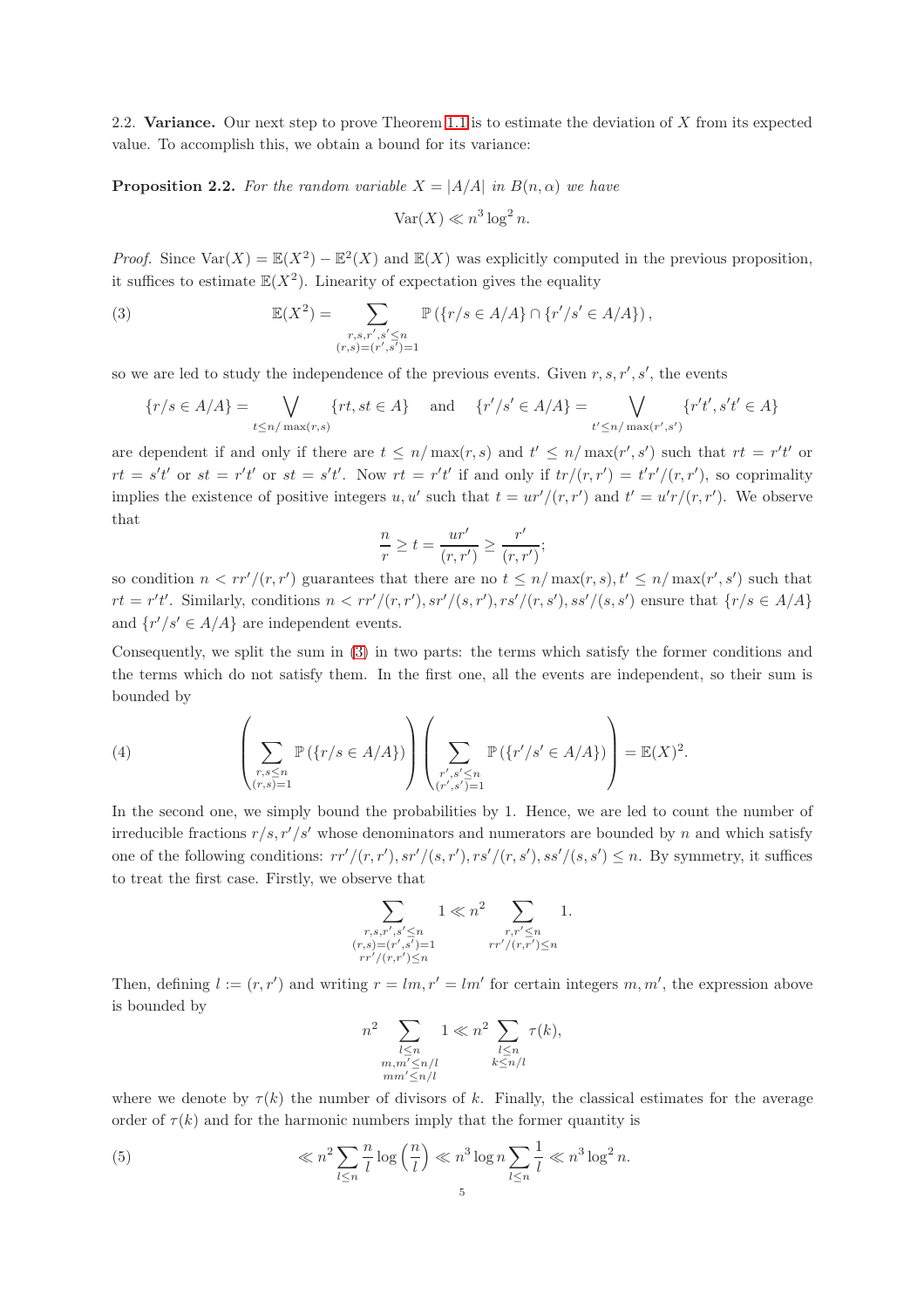Substituting the estimates for  $(4)$  and  $(5)$  into  $(3)$ , we obtain

$$
\mathbb{E}(X^2) \le \mathbb{E}(X)^2 + O(n^3 \log^2 n).
$$

Thus,

$$
\text{Var}(X) = \mathbb{E}(X^2) - \mathbb{E}(X)^2 \ll n^3 \log^2 n,
$$

as we wished to show.  $\hfill \square$ 

Now we are in a position to prove Theorem [1.1,](#page-0-0) since the estimate  $\text{Var}(X) = o(\mathbb{E}(X)^2)$  and Chebyshev's inequality imply that, for every  $\epsilon > 0$ ,

$$
\lim_{n \to \infty} \mathbb{P}\left( \left| \frac{X}{\mathbb{E}(X)} - 1 \right| \ge \varepsilon \right) = 0.
$$

Hence,  $X \sim \mathbb{E}(X)$  with probability  $1 - o(1)$  as  $n \to \infty$ , and Theorem [1.1](#page-0-0) is obtained.

Proof of Corollary [1.2.](#page-1-2) Using Chebyshev's inequality and Proposition [2.2](#page-4-3) we have

$$
\sum_{M} \mathbb{P}\left(\left|\frac{|A_{M^3}/A_{M^3}|}{M^6} - \mathbb{E}\left(\frac{|A_{M^3}/A_{M^3}|}{M^6}\right)\right| > 1/\sqrt{M}\right) \le \sum_{M} \frac{\text{Var}\left(\frac{|A_{M^3}/A_{M^3}|}{M^6}\right)}{(1/\sqrt{M})^2} \ll \sum_{M} \frac{\log^2 M}{M^2}.
$$

Since the former sum is convergent, the Borel-Cantelli lemma implies that

$$
\left| \frac{|A_{M^3}/A_{M^3}|}{M^6} - \mathbb{E}\left(\frac{|A_{M^3}/A_{M^3}|}{M^6}\right) \right| \ll 1/\sqrt{M}
$$

almost surely.

For each positive integer n, let  $M = M(n)$  such that  $M^3 \le n < (M+1)^3$ . It is clear that

$$
|A_n/A_n| = |A_{M^3}/A_{M^3}| + O(M^5).
$$

We have that, almost surely,

$$
\left| \frac{|A_n/A_n|}{n^2} - \mu_2(\alpha) \right| \leq \left| \frac{|A_n/A_n|}{n^2} - \frac{|A_{M^3}/A_{M^3}|}{M^6} \right| + \left| \frac{|A_{M^3}/A_{M^3}|}{M^6} - \mathbb{E}\left(\frac{|A_{M^3}/A_{M^3}|}{M^6}\right) \right|
$$
  
+ 
$$
\left| \mathbb{E}\left(\frac{|A_{M^3}/A_{M^3}|}{M^6}\right) - \mu_2(\alpha) \right|
$$
  

$$
\ll \frac{1}{M} + \frac{1}{\sqrt{M}} + \left| \mathbb{E}\left(\frac{|A_{M^3}/A_{M^3}|}{M^6}\right) - \mu_2(\alpha) \right| \to 0
$$

as  $n \to \infty$ . In other words, with probability 1 we have that  $\lim_{n \to \infty} \frac{|A_n/A_n|}{n^2} = \mu_2(\alpha)$ , and Corollary [1.2](#page-1-2) is obtained.  $\Box$ 

# 3. RANDOM SETS IN  $S(n, k)$ . PROOF OF THEOREM [1.2](#page-1-0)

We follow the same strategy used in [\[3\]](#page-13-2). Let us consider again the random variable  $X = |A/A|$ , but in the model  $S(n, k)$ . From now on,  $\mathbb{E}_k(X)$  and  $V_k(X)$  will denote the expected value and the variance of X in this probability space. Clearly, for  $s = 1, 2$  we have

$$
\mathbb{E}_k(X^s) = \frac{1}{\binom{n}{k}} \sum_{|A|=k} |A/A|^s
$$
  

$$
V_k(X) = \frac{1}{\binom{n}{k}} \sum_{|A|=k} (|A/A| - \mathbb{E}_k(X))^2
$$

<span id="page-5-0"></span>**Lemma 3.1.** For  $s = 1, 2$  and  $1 \leq j \leq k$  we have that

$$
\mathbb{E}_j(X^s) \le \mathbb{E}_k(X^s) \le \mathbb{E}_j(X^s) + k^{2s} - j^{2s}.
$$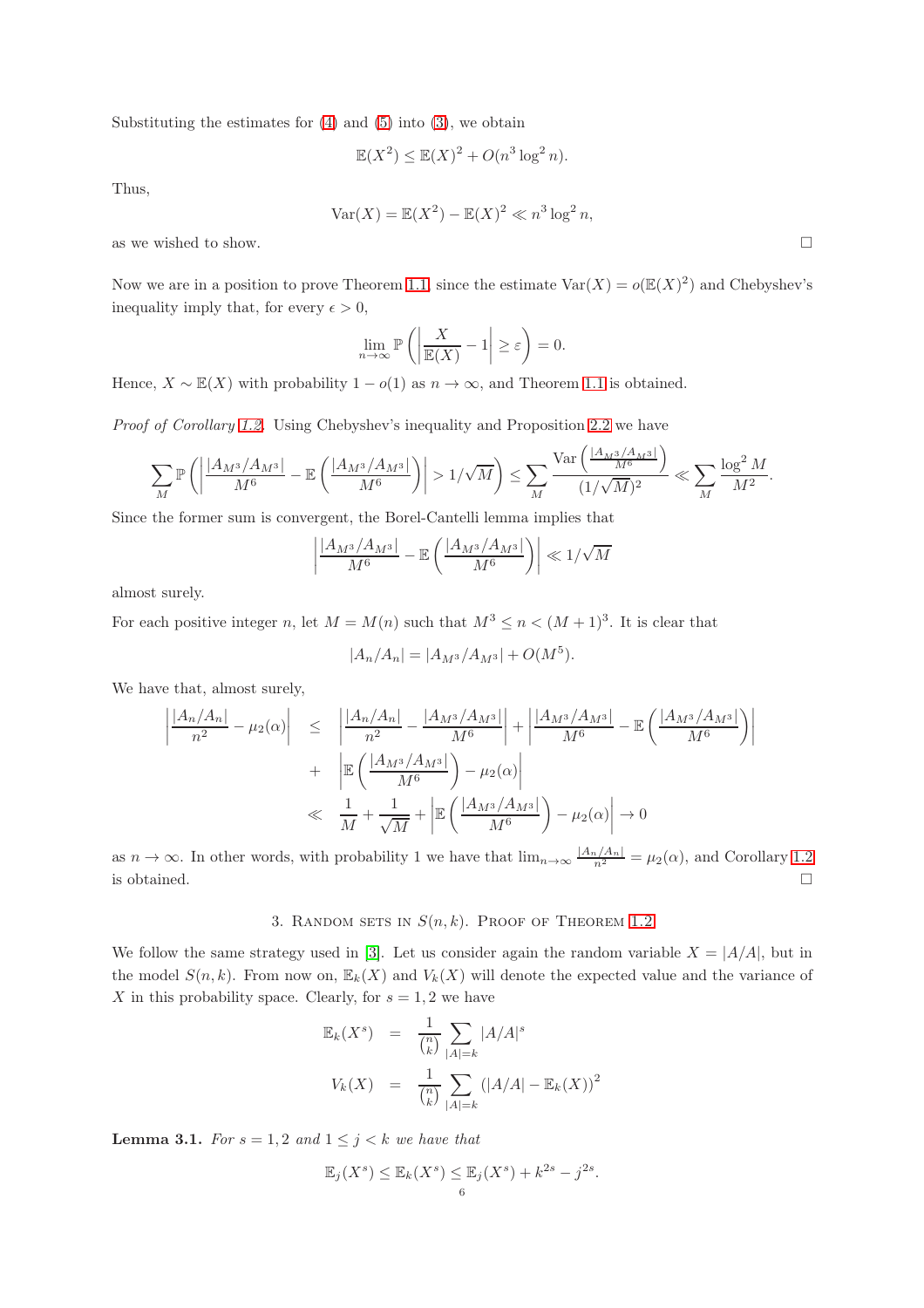*Proof.* In order to prove the lower bound it is enough to consider the case  $j = k - 1$ . Observe that  $|A/A|$ is monotone with respect to inclusion, i.e.  $|(A \cup \{a\})/(A \cup \{a\})| \geq |A/A|$  for any  $A, \{a\} \subseteq \{1, ..., n\}$ . Using this we get

$$
\mathbb{E}_{k-1}(X^s) = \frac{1}{\binom{n}{k-1}} \sum_{|A|=k-1} |A/A|^s
$$
\n
$$
\leq \frac{1}{\binom{n}{k-1}} \sum_{|A|=k-1} \frac{1}{n-k+1} \sum_{a \in \{1, \ldots, n\} \setminus A} |(A \cup \{a\})/(A \cup \{a\})|^s
$$
\n
$$
= \frac{1}{\binom{n}{k-1}} \frac{k}{(n-k+1)} \sum_{|A'|=k} |A'/A'|^s
$$
\n
$$
= \frac{1}{\binom{n}{k}} \sum_{|A'|=k} |A'/A'|^s = \mathbb{E}_k(X^s).
$$

For the second inequality, we observe that for any set  $A \subset \{1, \ldots, n\}$  of size k and any partition into two sets  $A = A' \cup A''$  with  $|A'| = j$ ,  $|A''| = k - j$  we have that  $|A/A| \leq |A'/A'| + 2|A'||A''| + |A''|^2 =$  $|A'/A'| + k^2 - j^2$ . Similarly,

$$
A/A|^2 \leq (|A'/A'| + k^2 - j^2)^2
$$
  
=  $|A'/A'|^2 + 2|A'/A'| (k^2 - j^2) + (k^2 - j^2)^2$   
 $\leq |A'/A'|^2 + 2j^2(k^2 - j^2) + (k^2 - j^2)^2$   
=  $|A'/A'|^2 + k^4 - j^4.$ 

Thus, for  $s = 1, 2$  we have

 $\overline{\phantom{a}}$ 

$$
|A/A|^s \leq {k \choose j}^{-1} \sum_{\substack{A' \subset A \\ |A'| = j}} (|A'/A'|^s + k^{2s} - j^{2s})
$$
  
 
$$
\leq {k \choose j}^{-1} \Big( \sum_{\substack{A' \subset A \\ |A'| = j}} |A'/A'|^s \Big) + k^{2s} - j^{2s}.
$$

Then,

$$
\sum_{|A|=k} |A/A|^s \leq {k \choose j}^{-1} \sum_{|A|=k} \sum_{\substack{A' \subset A \\ |A'|=j}} |A'/A'|^s + {n \choose k} (k^{2s} - j^{2s})
$$
  

$$
= {k \choose j}^{-1} \sum_{|A'|=j} |A'/A'|^s \sum_{\substack{A' \subset A \\ |A|=k}} 1 + {n \choose k} (k^{2s} - j^{2s})
$$
  

$$
= {k \choose j}^{-1} {n-j \choose k-j} \sum_{|A'|=j} |A'/A'|^s + {n \choose k} (k^{2s} - j^{2s})
$$
  

$$
= \frac{{n \choose k}}{n \choose j} \sum_{|A'|=j} |A'/A'|^s + {n \choose k} (k^{2s} - j^{2s}),
$$

and the second inequality holds.

<span id="page-6-0"></span>**Proposition 3.1.** For  $s = 1, 2$  we have that

$$
\mathbb{E}_k(X^s) = \mathbb{E}(X^s) + O(k^{2s-1/2}),
$$

where  $\mathbb{E}(X^s)$  denotes the expectation of  $X^s$  in  $B(n, k/n)$  and  $\mathbb{E}_k(X^s)$  the expectation in  $S(n, k)$ .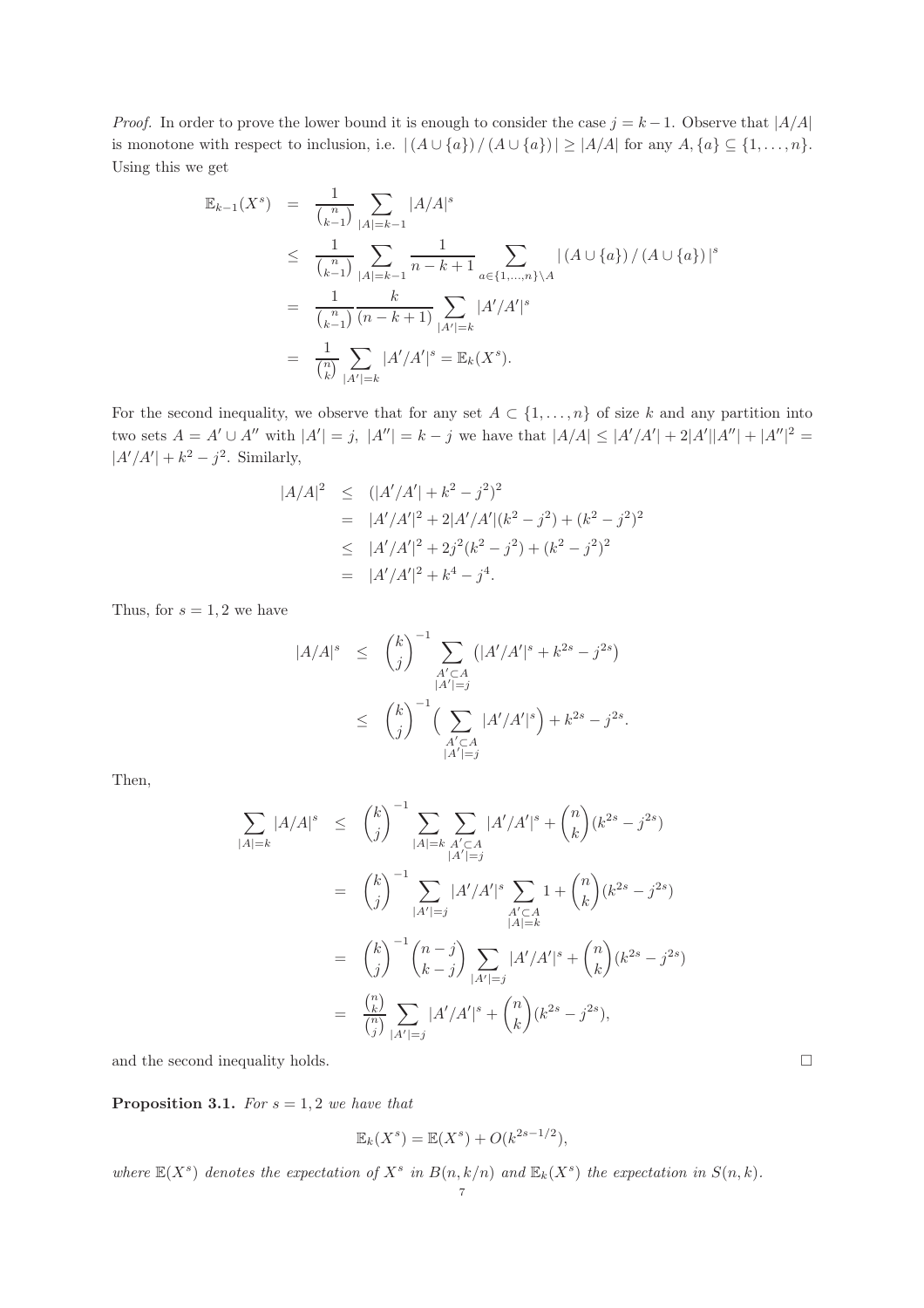*Proof.* Observe that for  $s = 1, 2$  we have

$$
\mathbb{E}(X^s) - \mathbb{E}_k(X^s) = -\mathbb{E}_k(X^s) + \sum_{j=0}^n \left(\frac{k}{n}\right)^j \left(1 - \frac{k}{n}\right)^{n-j} \sum_{|A|=j} |A/A|^s
$$
  

$$
= -\mathbb{E}_k(X^s) + \sum_{j=0}^n \left(\frac{k}{n}\right)^j \left(1 - \frac{k}{n}\right)^{n-j} {n \choose j} \mathbb{E}_j(X^s)
$$
  

$$
= \sum_{j=0}^n \left(\frac{k}{n}\right)^j \left(1 - \frac{k}{n}\right)^{n-j} {n \choose j} (\mathbb{E}_j(X^s) - \mathbb{E}_k(X^s)),
$$

for  $s = 1, 2$ . Using Lemma [3.1](#page-5-0) we get

<span id="page-7-0"></span>(6) 
$$
|\mathbb{E}_k(X^s) - \mathbb{E}(X^s)| \leq \sum_{j=0}^n \left(\frac{k}{n}\right)^j \left(1 - \frac{k}{n}\right)^{n-j} {n \choose j} |j^{2s} - k^{2s}|.
$$

To estimate the sum above, we observe that

<span id="page-7-1"></span>(7) 
$$
|j^{2s} - k^{2s}| \le 4|j - k|(\max(j, k))^{2s - 1}
$$

We also consider  $\mathbb{E}(|Y - \mathbb{E}(Y)|)$ , where  $Y \sim \text{Bin}(n, k/n)$  is the binomial distribution of parameters n and  $k/n$ . Cauchy–Schwarz inequality for the expectation implies that this quantity is bounded by the standard deviation of the binomial distribution.

.

<span id="page-7-2"></span>(8) 
$$
\sum_{j=0}^{n} \left(\frac{k}{n}\right)^j \left(1 - \frac{k}{n}\right)^{n-j} {n \choose j} |j - k| = \mathbb{E}(|Y - \mathbb{E}(Y)|) \le \sqrt{\text{Var}(Y)} = \sqrt{n(k/n)(1 - k/n)} \le \sqrt{k}.
$$

To estimate the sum in [\(6\)](#page-7-0) we split the expression in two terms: the sum indexed by  $j \leq 2k$  and the one with  $j > 2k$ . We use [\(7\)](#page-7-1) and [\(8\)](#page-7-2) to get

$$
\sum_{j\leq 2k} \left(\frac{k}{n}\right)^j \left(1-\frac{k}{n}\right)^{n-j} {n \choose j} j^{2s} - k^{2s} \leq 4(2k)^{2s-1} \sum_{j=0}^n \left(\frac{k}{n}\right)^j \left(1-\frac{k}{n}\right)^{n-j} {n \choose j} |j-k|
$$
  

$$
\leq 32k^{2s-1/2}.
$$

On the other hand,

$$
\sum_{j>2k} \left(\frac{k}{n}\right)^j \left(1 - \frac{k}{n}\right)^{n-j} {n \choose j} j^{2s} - k^{2s}
$$
\n
$$
\leq \sum_{j>2k} \left(\frac{k}{n}\right)^j \left(1 - \frac{k}{n}\right)^{n-j} {n \choose j} j^{2s}
$$
\n
$$
\leq \sum_{l\geq 2} (l+1)^{2s} k^{2s} \sum_{lk < j \leq (l+1)k} \left(\frac{k}{n}\right)^j \left(1 - \frac{k}{n}\right)^{n-j} {n \choose j}
$$
\n
$$
\leq \sum_{l\geq 2} (l+1)^{2s} k^{2s} \mathbb{P}(Y > lk)
$$

where, once again,  $Y \sim Bin(n, k/n)$ . Chernoff's Theorem implies that for any  $\epsilon > 0$  we have

$$
\mathbb{P}(Y > (1 + \epsilon)k) \le e^{-\epsilon^2 k/3}.
$$

Applying this inequality to  $\mathbb{P}(Y > lk)$  we get

$$
\sum_{j>2k} \left(\frac{k}{n}\right)^j \left(1 - \frac{k}{n}\right)^{n-j} {n \choose j} j^{2s} - k^{2s} \n\le \sum_{l\ge 2} (l+1)^{2s} k^{2s} e^{-(l-1)^2 k/3} \ll k^{2s} e^{-k/3} \ll k^{2s-1/2}.
$$

 $\Box$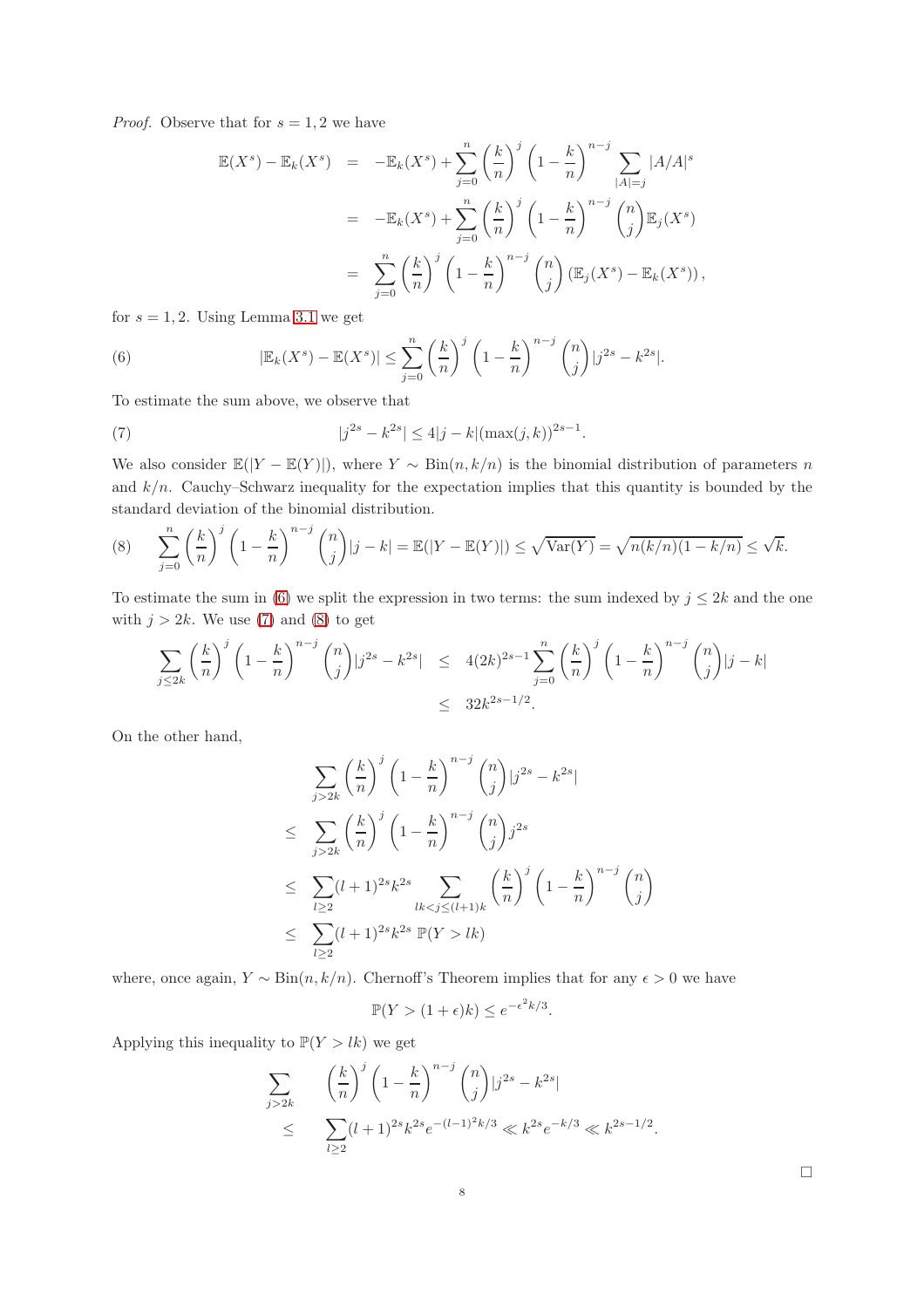The next corollary proves the first part of Theorem [1.2.](#page-1-0)

Corollary 3.1. If  $k \geq n$  then

$$
\mathbb{E}_k(X) = \frac{6}{\pi^2} k^2 \frac{\text{Li}_2(1 - (k/n)^2)}{1 - (k/n)^2} \left(1 + O\left(n^{-1/2}\right)\right).
$$

*Proof.* Proposition [3.1](#page-6-0) for  $s = 1$  and Proposition [2.1](#page-2-1) imply that

$$
\mathbb{E}_k(X) = \mathbb{E}(X) + O(n^{3/2})
$$
  
=  $\frac{6}{\pi^2} k^2 \frac{\text{Li}_2(1 - (k/n)^2)}{1 - (k/n)^2} + O(n \log^2 n) + O(k^{3/2})$   
=  $\frac{6}{\pi^2} k^2 \frac{\text{Li}_2(1 - (k/n)^2)}{1 - (k/n)^2} \left(1 + O\left(n^{-1/2}\right)\right).$ 

 $\Box$ 

To conclude the proof of Theorem [1.2,](#page-1-0) we combine Proposition [2.2](#page-4-3) and Proposition [3.1](#page-6-0) to estimate the variance  $V_k(X)$  in  $S(n, k)$  using the variance  $V(X)$  in  $B(n, k/n)$ :

$$
V_k(X) = \mathbb{E}_k(X^2) - \mathbb{E}_k^2(X)
$$
  
=  $V(X) + (\mathbb{E}_k(X^2) - \mathbb{E}(X^2)) + (\mathbb{E}(X) - \mathbb{E}_k(X)) (\mathbb{E}(X) + \mathbb{E}_k(X))$   
 $\ll n^3 \log^2 n + k^{7/2} + (k^{3/2}) (k^2)$   
 $\ll k^{7/2}.$ 

The assertion of Theorem [1.2](#page-1-0) is a consequence of the estimate  $V_k(X) = o\left(\mathbb{E}_k^2(X)\right)$  when  $k \to \infty$ .

4. THE SIZE OF THE RATIO SET  $A/A$  when A is an arithmetic progression.

*Proof of Theorem [1.3.](#page-1-3)* Without loss of generality, we may assume that  $(a, q) = 1$  by cancelling the factor  $(a, q)$  in all the fractions of  $A/A$ .

If  $(r, s) = 1$ , note that  $r/s \in A/A$  if and only if  $(rt, st) \in A \times A$  for certain positive integer t, which occurs if and only if  $rt \equiv st \equiv a \pmod{q}$  for some t with  $rt, st \leq n$ . A necessary, but not sufficient, condition for this is that  $r \equiv s \pmod{q}$ . Indeed,  $rt \equiv st \equiv a \pmod{q}$  and  $(a,q) = 1$  imply that  $(t,q) = 1$ , so  $r \equiv s \equiv t^{-1}a \pmod{q}.$ 

We consequently classify r, s according to their remainder l modulo q. Thus, if  $r \equiv s \equiv l \pmod{q}$  then  $r/s \in A/A$  if and only if there exists  $t = t(l)$  such that  $lt \equiv a \pmod{q}$  and  $rt, st \leq n$ . For the first condition, it is enough that  $(l, q) = 1$ ; and it is necessary for, if such a t exists, then  $(l, q)|a$  and  $(a, q) = 1$ . Hence

<span id="page-8-0"></span>
$$
|A/A| = \sum_{\substack{1 \leq l \leq q \\ (l,q)=1}} |S(l)|,
$$

where  $S(l) := \{r, s \in \mathbb{N} : (r, s) = 1, r \equiv s \equiv l \pmod{q}, rt(l), st(l) \leq n\}$  and  $t(l)$  is the least positive integer congruent to  $l^{-1}a$  modulo q.

We begin by estimating the cardinality of these sets. Observe that

(9) 
$$
|S(l)| = \sum_{\substack{r,s \le n/t(l) \\ r \equiv s \equiv l \pmod{q}}} 1 = \sum_{\substack{r,s \le n/t(l) \\ r \equiv s \equiv l \pmod{q}}} \sum_{d|(r,s)} \mu(d),
$$

and that, for  $d|(r, s)$ , we may write  $r = dr', s = ds'$ , where  $r', s' \leq n/t(l)d$ . Since  $(q, l) = 1$  and  $(d, q)|l$ because  $dr' = r \equiv l \pmod{q}$ , we must have  $(d, q) = 1$ . Thus,  $r \equiv s \equiv l \pmod{q}$  is equivalent to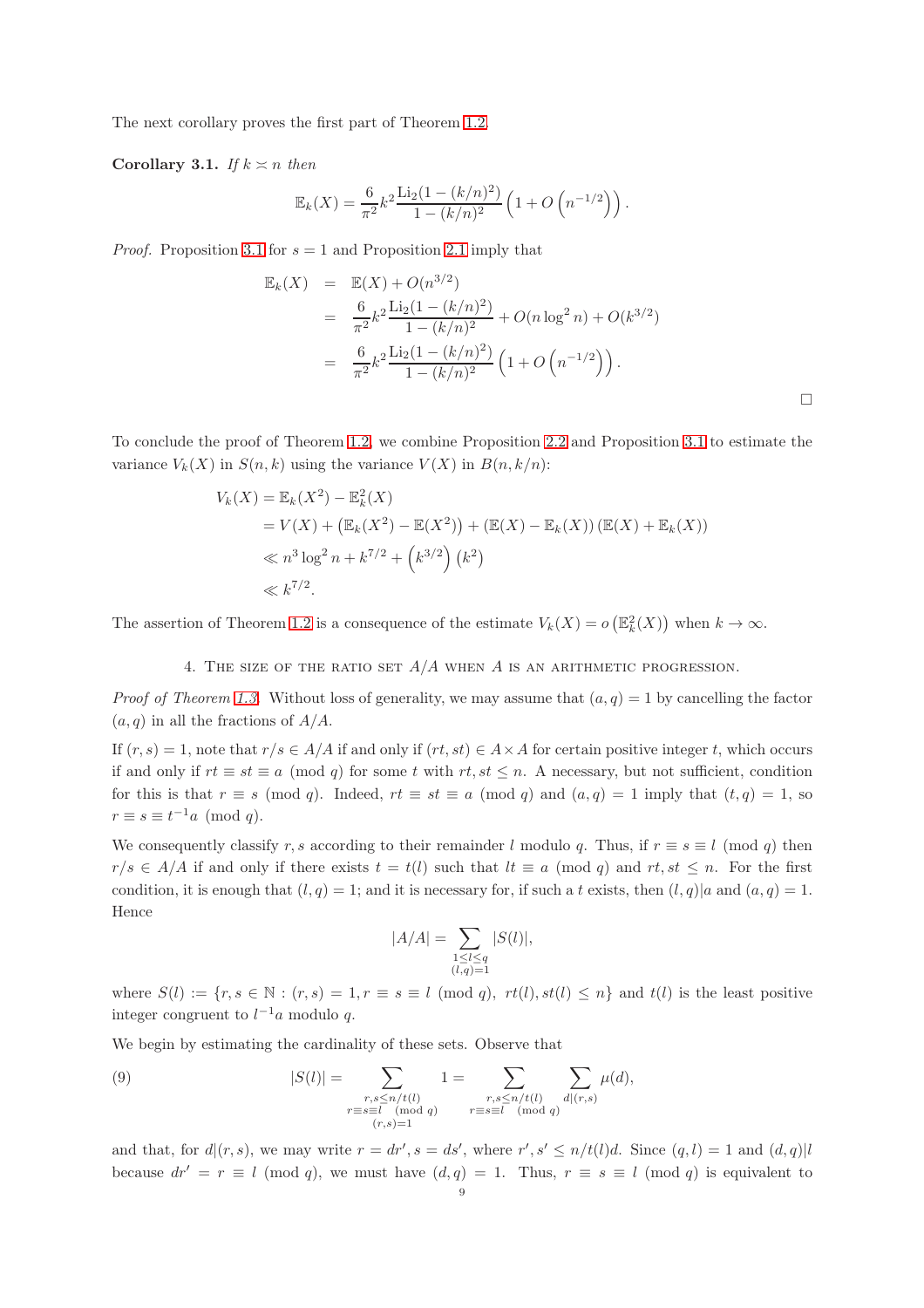$r' \equiv s' \equiv d^{-1}l \pmod{q}$ , and we may rewrite [\(9\)](#page-8-0) as

$$
|S(l)| = \sum_{\substack{d \le n/t(l) \\ (d,q)=1}} \mu(d) \sum_{\substack{r', s' \le n/t(l) d \\ r' \equiv s' \equiv d^{-1}l \pmod{q}}} 1 = \sum_{\substack{d \le n/t(l) \\ (d,q)=1}} \mu(d) \left(\frac{n}{t(l) dq} + O(1)\right)^2,
$$

since the number of positive integers less or equal than a certain  $m$  and congruent to a certain  $a$  modulo b is  $m/b + O(1)$ . Thus,

$$
|S(l)| = \frac{n^2}{q^2 t(l)^2} \sum_{\substack{d \le n/t(l) \\ (d,q)=1}} \frac{\mu(d)}{d^2} + O\left(\frac{n}{qt(l)} \log(n/t(l))\right).
$$

Now we split the former sum in two parts

$$
\sum_{\substack{d \le n/t(l) \\ (d,q)=1}} \frac{\mu(d)}{d^2} = \sum_{(d,q)=1} \frac{\mu(d)}{d^2} - \sum_{\substack{d > n/t(l) \\ (d,q)=1}} \frac{\mu(d)}{d^2}
$$

.

The second one may be bounded as follows

$$
\sum_{\substack{d>n/t(l) \\ (d,q)=1}} \frac{\mu(d)}{d^2} \ll \sum_{d>n/t(l)} \frac{1}{d^2} = O\left(\frac{t(l)}{n}\right).
$$

And, for the first one, note that

$$
\sum_{(d,q)=1} \frac{\mu(d)}{d^2} = \prod_{p \nmid q} \left( 1 - \frac{1}{p^2} \right) = \frac{6}{\pi^2} \prod_{p \mid q} \left( 1 - \frac{1}{p^2} \right)^{-1}.
$$

Hence

$$
|S(l)| = \frac{n^2}{q^2 t(l)^2} \frac{6}{\pi^2} \prod_{p|q} \left(1 - \frac{1}{p^2}\right)^{-1} + O\left(\frac{n \log n}{q}\right).
$$

Finally, we have to add the previous quantities for all  $1 \leq l \leq q$  such that  $(l, q) = 1$ . But  $t(l)$  was the least positive integer congruent to  $l^{-1}a$  modulo q, with  $(a,q) = 1$ , and  $\psi : l \mapsto l^{-1}a$  is a set automorphism in  $(\mathbb{Z}/q\mathbb{Z})^{\times}$ . Therefore,  $\{l \in \mathbb{Z} : 1 \leq l \leq q, (q, l) = 1\}$  and  $\{t(l) : 1 \leq l \leq q, (q, l) = 1\}$  coincide. Thus,

$$
|A/A| = \sum_{\substack{l \le q \\ (l,q)=1}} S(l) = \frac{n^2}{q^2} \frac{6}{\pi^2} \prod_{p|q} \left(1 - \frac{1}{p^2}\right)^{-1} \sum_{\substack{1 \le t \le q \\ (t,q)=1}} \frac{1}{t^2} + O(n \log n),
$$

and Theorem [1.3](#page-1-3) is proved.

To prove that  $c_q \to 1$  when  $q \to \infty$ , observe that

$$
\sum_{\substack{1 \le t \le q \\ (t,q)=1}} \frac{1}{t^2} = \sum_{t=1}^q \sum_{d|(t,q)} \frac{\mu(d)}{t^2} = \sum_{d|q} \frac{\mu(d)}{d^2} \sum_{t' \le q/d} \frac{1}{t'^2} = \sum_{d|q} \frac{\mu(d)}{d^2} \left(\frac{\pi^2}{6} + O\left(\frac{d}{q}\right)\right)
$$

$$
= \frac{\pi^2}{6} \prod_{p|q} \left(1 - \frac{1}{p^2}\right) + O\left(\frac{1}{q} \sum_{d|q} \frac{1}{d}\right).
$$

We note that  $\frac{1}{q} \sum_{d|q} \frac{1}{d} \ll \frac{\tau(q)}{q}$  where  $\tau(q)$  is the number of divisors of q, so

$$
c_q = \frac{6}{\pi^2} \prod_{p|q} \left(1 - \frac{1}{p^2}\right)^{-1} \sum_{\substack{1 \le t \le q \\ (t,q)=1}} \frac{1}{t^2} = 1 + O\left(\frac{\tau(q)}{q}\right) \xrightarrow{q \to \infty} 1,
$$

since  $\frac{6}{\pi^2} \prod_{p|q}$  $\left(1 - \frac{1}{p^2}\right)^{-1} = \prod_{p \nmid q} \left(1 - \frac{1}{p^2}\right) \leq 1.$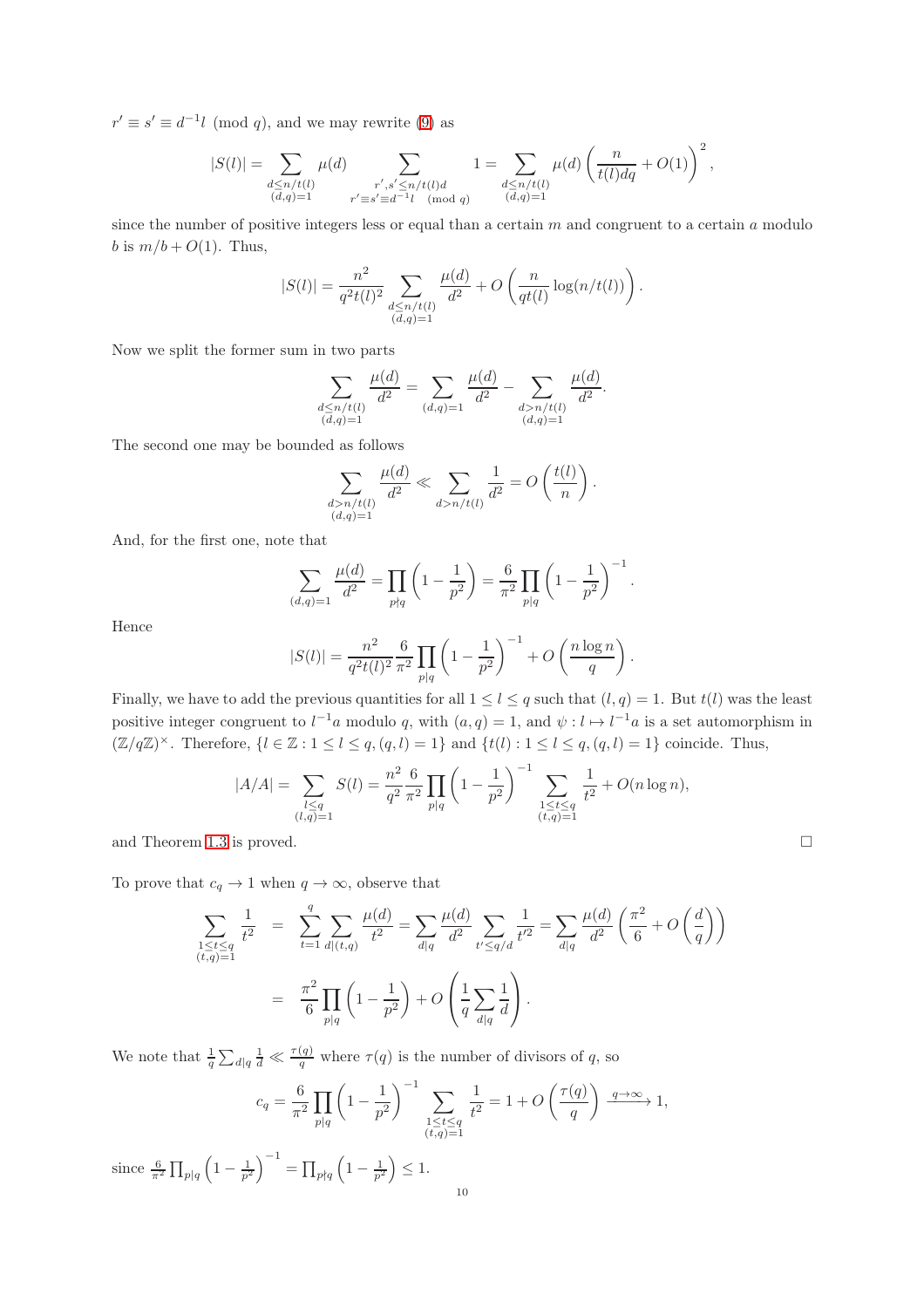## 5. BOUNDS FOR  $|A/A|$  when A has positive density

We now pass to the proof of Theorem [1.4.](#page-1-4)

*Proof.* Given  $\epsilon > 0$ , let m be a positive integer such that  $(3/4)^m < \epsilon$ . We shall denote by  $\mathcal{P} =$  $\{p_1,\ldots,p_m\}$  the set of the first m prime numbers, and by  $S_m = \{p_1^{\epsilon_1} \cdots p_m^{\epsilon_m} : \epsilon_i \in \{0,1\}\}\$  the set of all the products of different elements of  $\mathcal{P}$ . Furthermore, given a large integer  $n > m$ , we consider the set

<span id="page-10-0"></span>
$$
A' := \{ r \in \mathbb{N} : r \le n/(p_1 \cdots p_m), (r, \mathcal{P}) = 1 \}
$$

and the set

$$
A := \bigcup_{s \in S_m} sA' = \{sr : s \in S_m, r \le n/(p_1 \cdots p_m), (r, P) = 1\}.
$$

Since this is a disjoint union, we have that

(10) 
$$
|A| = |S_m||A'|.
$$

Moreover,

$$
A/A = \left\{ \frac{s}{s'} \frac{r}{r'} : s/s' \in S_m / S_m, r/r' \in A'/A', (s, s') = (r, r') = 1 \right\};
$$

and, since  $(s, s') = (r, r') = 1$  and  $(r, \mathcal{P}) = (r', \mathcal{P}) = 1$ , all the products  $\frac{s}{s'} \frac{r}{r'}$  in  $A/A$  are distinct. Hence

(11) 
$$
|A/A| = |S_m/S_m||A'/A'|.
$$

Putting [\(10\)](#page-10-0) and [\(11\)](#page-10-1) together, we get

<span id="page-10-1"></span>
$$
|A/A| = |S_m/S_m||A'/A'| \le |S_m/S_m||A'|^2 = \frac{|S_m/S_m|}{|S_m|^2}|A|^2.
$$

Now  $|S_m/S_m| = |\{p_1^{\epsilon_1} \cdots p_m^{\epsilon_m} : \epsilon_i \in \{-1,0,1\}\}| = 3^m$  and  $|S_m| = 2^m$ , so  $\frac{|S_m/S_m|}{|S_m|^2}$  $\frac{|S_m/S_m|}{|S_m|^2} = (3/4)^m < \epsilon$ . Thus,  $|A/A| < \epsilon |A|^2$ .

Finally, using that

$$
|\{r \le x : (r, M) = 1\}| = \frac{\varphi(M)}{M}x + O(\tau(M)),
$$

we obtain

$$
|A| = |S_m||A'| = 2^m \left( \frac{n}{p_1 \cdots p_m} \frac{\varphi(p_1 \cdots p_m)}{p_1 \cdots p_m} + O(2^m) \right) \ge \alpha n (1 + o(1)),
$$

where  $\alpha := \frac{2^m \varphi(p_1 \cdots p_m)}{(p_1 \cdots p_m)^2}$  $\frac{\varphi(p_1\cdots p_m)}{(p_1\cdots p_m)^2}$  > 0.

This concludes the proof of the theorem and leads us into the last section of this paper.  $\Box$ 

6. Visible lattice points in multidimensional spaces. Proof of Theorem [1.5](#page-1-1)

In order to prove Theorem [1.5,](#page-1-1) it is convenient to introduce a certain generalization of the Euler's totient function.

**Definition 1.** Given  $k, m \in \mathbb{N}$ , the Jordan's totient function  $J_k(m)$  is defined as the cardinality of the set  $\{(a_1, ..., a_k) \in \mathbb{N}^k : a_1 \leq ... \leq a_k \leq m, \gcd(a_1, ..., a_k, m) = 1\}.$ 

Plainly,  $J_1 = \varphi$ . Further, it is known ([\[1\]](#page-12-1)) that

<span id="page-10-2"></span>(12) 
$$
\Phi_k(n) := \sum_{m \le n} J_k(m) = \frac{n^{k+1}}{(k+1)!\zeta(k+1)} + O(n^k).
$$

The proof of Theorem [1.5](#page-1-1) is now similar to that of Theorem [1.1,](#page-0-0) so we shall only indicate the appropriate modifications.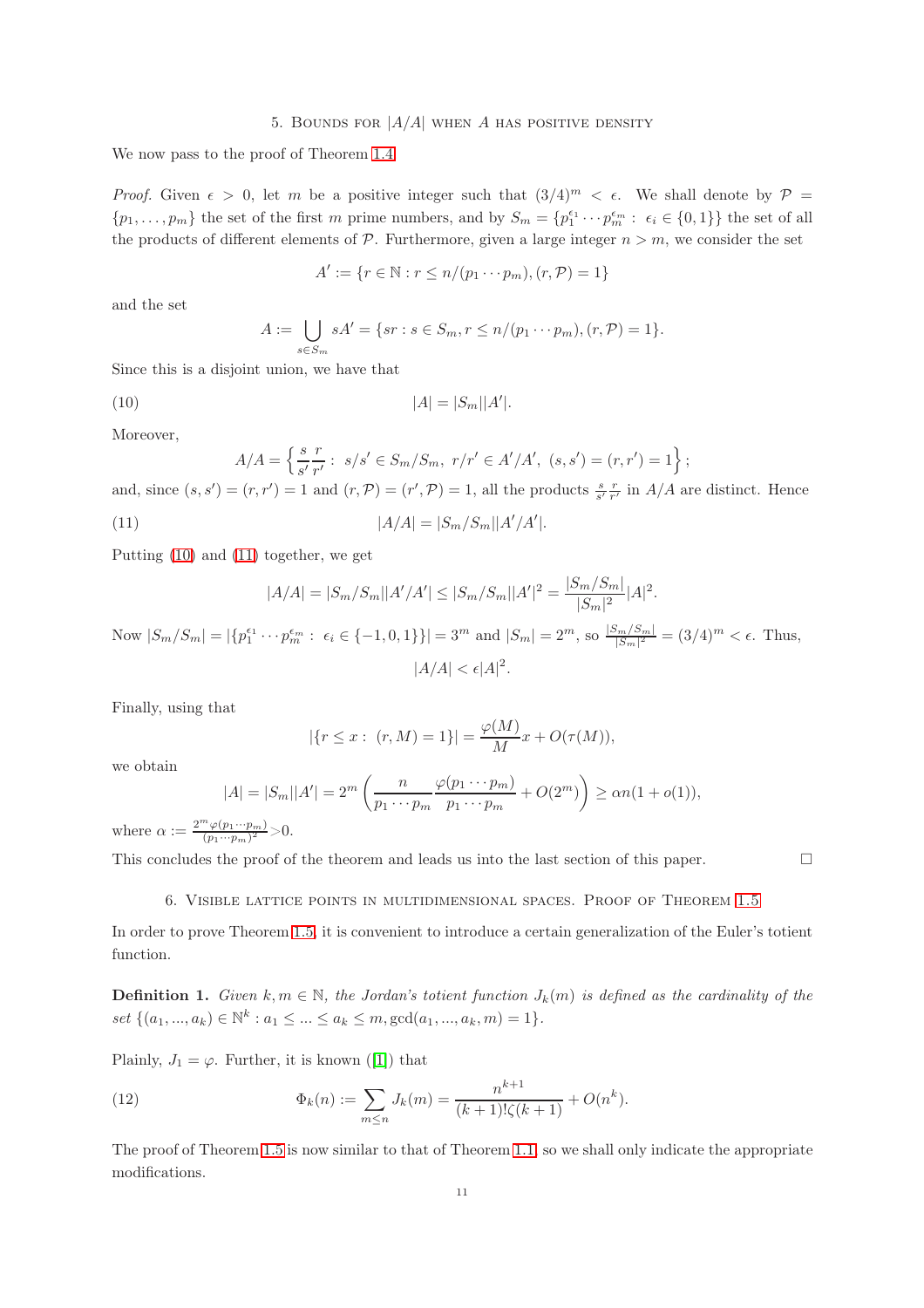*Proof.* Let X denote the random variable  $|$ visible $(A_1 \times \cdots \times A_d)|$ , where each element of  $A_i$  is chosen independently at random in  $\{1, \ldots, n\}$  with probability  $\alpha_i$ , for  $1 \leq i \leq d$ . By symmetry,

<span id="page-11-0"></span>
$$
\mathbb{E}(X) = \sum_{\substack{a_1, ..., a_d \le n \\ (a_1, ..., a_d) = 1}} \mathbb{P}\left(\{(a_1 t, ..., a_d t) \in A_1 \times \cdots \times A_d \text{ for some } t \le n / \max(a_i)\}\right)
$$
\n
$$
= d! \sum_{\substack{a_1 < ... < a_d \le n \\ (a_1, ..., a_d) = 1}} \mathbb{P}\left(\{(a_1 t, ..., a_d t) \in A_1 \times \cdots \times A_d \text{ for some } t \le n / a_d)\}\right) + O(n^{d-1}),
$$

where  $O(n^{d-1})$  bounds the number of points having at least two identical coordinates. If  $a_1 < \cdots < a_d$ , we have

$$
\mathbb{P}\left(\{(a_1t,\ldots,a_dt)\in A_1\times\cdots\times A_d \text{ for some } t\leq n/a_d\}\right)
$$
\n
$$
= 1 - \mathbb{P}\left(\{(a_1t,\ldots,a_dt)\notin A_1\times\cdots\times A_d \text{ for any } t\leq n/a_d\}\right))
$$
\n
$$
= 1 - \prod_{t\leq n/a_d} \mathbb{P}\left(\{(a_1t,\ldots,a_dt)\notin A_1\times\cdots\times A_d\}\right)
$$
\n
$$
= 1 - \prod_{t\leq n/a_d} (1 - \mathbb{P}\left(\{(a_1t,\ldots,a_dt)\in A_1\times\cdots\times A_d\}\right))
$$
\n
$$
= 1 - (1 - \alpha_1\cdots\alpha_d)^{[n/a_d]}.
$$

Thus, we may rewrite [\(13\)](#page-11-0) as

$$
\mathbb{E}(X) = d! \sum_{\substack{a_1 < \dots < a_d \le n \\ (a_1, \dots, a_d) = 1}} \left( 1 - (1 - \alpha_1 \cdots \alpha_d)^{[n/a_d]} \right) + O(n^{d-1})
$$
\n
$$
= d! \sum_{a_d \le n} J_{d-1}(a_d) \left( 1 - (1 - \alpha_1 \cdots \alpha_d)^{[n/a_d]} \right) + O(n^{d-1}).
$$

Finally, the explicit expression for  $\mathbb{E}(X)$  follows by proceeding as in the last part of the proof of Proposition 2.1. and by applying [\(12\)](#page-10-2):

$$
\mathbb{E}(X) = d! \sum_{k=1}^{n-1} \sum_{\frac{n}{k+1} < a_d \leq \frac{n}{k}} J_{d-1}(a_d) \left( 1 - (1 - \alpha_1 \cdots \alpha_d)^k \right) + O(n^{d-1})
$$
\n
$$
= d! \sum_{k=1}^{n-1} \left( \Phi_{d-1} \left( \frac{n}{k} \right) - \Phi_{d-1} \left( \frac{n}{k+1} \right) \right) \left( 1 - (1 - \alpha_1 \cdots \alpha_d)^k \right) + O(n^{d-1})
$$
\n
$$
= d! \sum_{k=1}^{n-1} \Phi_{d-1} \left( \frac{n}{k} \right) \left( \left( 1 - (1 - \alpha_1 \cdots \alpha_d)^k \right) - \left( 1 - (1 - \alpha_1 \cdots \alpha_d)^{k-1} \right) \right) + O(n^{d-1})
$$
\n
$$
= d! \alpha_1 \cdots \alpha_d \sum_{k=1}^{n-1} \Phi_{d-1} \left( \frac{n}{k} \right) \left( 1 - \alpha_1 \cdots \alpha_d \right)^{k-1} + O(n^{d-1})
$$
\n
$$
= d! \alpha_1 \cdots \alpha_d \sum_{k=1}^{n-1} \left( \frac{n^d}{d! \zeta(d) k^d} + O((n/k)^{d-1}) \right) \left( 1 - \alpha_1 \cdots \alpha_d \right)^{k-1} + O(n^{d-1})
$$
\n
$$
= n^d \frac{\alpha_1 \cdots \alpha_d}{\zeta(d)} \sum_{k=1}^{n-1} \frac{\left( 1 - \alpha_1 \cdots \alpha_d \right)^{k-1}}{k^d} + O(n^{d-1} \log n),
$$

obtaining

$$
\mathbb{E}(X) = n^d \frac{\alpha_1 \cdots \alpha_d}{\zeta(d)} \frac{\text{Li}_d(1 - \alpha_1 \cdots \alpha_d)}{1 - \alpha_1 \cdots \alpha_d} + O(n^{d-1} \log n).
$$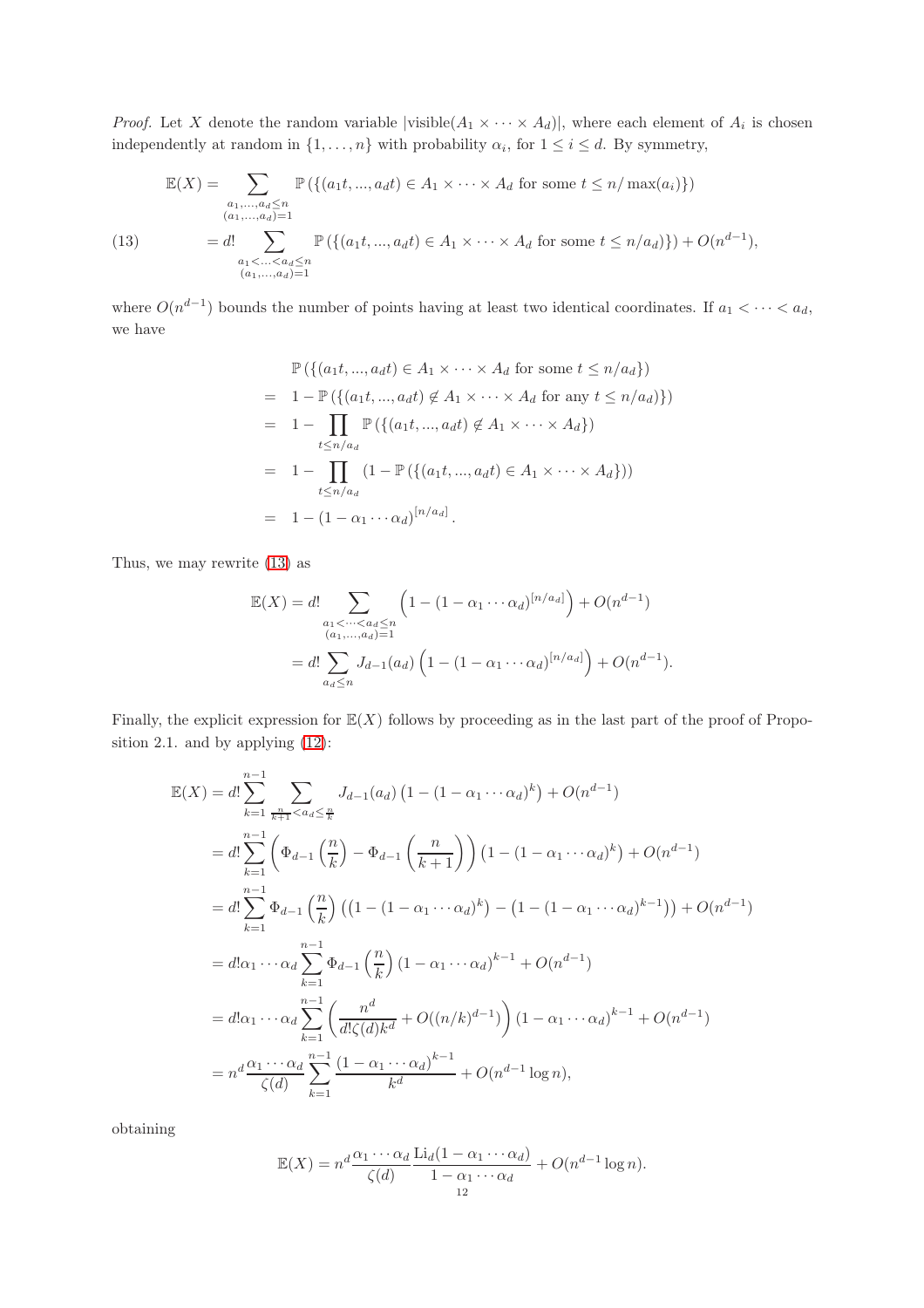To estimate the variance of  $X = |visible(A \times \cdots A_d)|$ , we compute

$$
\mathbb{E}(X^{2}) = \sum_{\substack{a_{1},\ldots,a_{d},a'_{1},\ldots,a'_{d}\leq n \\ (a_{1},\ldots,a_{d})=(a'_{1},\ldots,a'_{d})=1}} \mathbb{P}\left((ta_{1},\ldots,ta_{d})\in A_{1}\times\cdots\times A_{d} \text{ and } (t'a'_{1},\ldots,t'a'_{d})\in A_{1}\times\cdots\times A_{d})\right)
$$
  
\nfor some  $t, t'$   
\n
$$
= (d!)^{2} \sum_{\substack{a_{1}<\cdots  
\n
$$
= (d!)^{2} \sum_{\substack{a_{1}<\cdots
$$
$$

As we did in the proof of Theorem [1.1,](#page-0-0) we can check that the condition  $n < a_i a'_i/(a_i, a'_i)$  implies that there are no  $t \leq n/a_d$ ,  $t' \leq n/a'_d$  such that  $ta_i = t'a'_i$ . Hence, we split the sum above in two parts. In the first one, we sum over all  $a_1, \ldots, a_d, a'_1, \ldots, a'_d \leq n$  with  $(a_1, \ldots, a_d) = (a'_1, \ldots, a'_d) = 1$  and  $a_i a'_i/(a_i a'_i) > n$ ; and, by independence, this part is bounded by

(d!)<sup>2</sup>
$$
\sum_{\substack{a_1 < \dots < a_d \le n \\ (a_1, \dots, a_d) = 1}} \mathbb{P}\left(ta_i \in A_i, i = 1, \dots, d, \text{ for some } t \le \frac{n}{a_d}\right)
$$

$$
\times \sum_{\substack{a'_1 < \dots < a'_d \le n \\ (a'_1, \dots, a'_d) = 1}} \mathbb{P}\left(t'a'_i \in A_i, i = 1, \dots, d, \text{ for some } t' \le \frac{n}{a'_d}\right) + O(n^{2d-1})
$$

$$
= \mathbb{E}^2(X) + O(n^{2d-1}).
$$

In the second one, we sum over all  $a_1, \ldots, a_d, a'_1, \ldots, a'_d \leq n$  with  $a_i a'_i/(a_i, a'_i) \leq n$  for some  $i = 1, \ldots, n$ . This is clearly bounded by

$$
d \sum_{\substack{a_1, \dots, a_d \le n \\ a'_1, \dots, a'_d \le n \\ a_1 a'_1/(a_1 a'_1) \le n}} 1 \le dn^{2d-2} \sum_{\substack{a_1, a'_1 \le n \\ a_1 a'_1/(a_1 a'_1) \le n}} 1.
$$

On the other hand,

$$
\sum_{\substack{a_1, a'_1 \le n \\ a_1 a'_1/(a_1, a'_1) \le n}} 1 = \sum_{l \le n} \sum_{\substack{a_1, a'_1 \le n \\ (a_1, a'_1) = l \\ a_1 a_1 \le ln}} 1 \le \sum_{l \le n} \sum_{\substack{b_1, b'_1 \le n/l \\ b_1 b'_1 \le n/l}} 1 \le \sum_{l \le n} \sum_{m \le n/l} \tau(m) \ll \sum_{l \le n} \frac{n}{l} \log(n/l) \ll n \log^2 n.
$$

Thus, the second sum is  $O(n^{2d-1}\log^2 n)$ , so we have that

$$
Var(X) = \mathbb{E}(X^2) - \mathbb{E}^2(X) \ll n^{2d-1} \log^2 n.
$$

Since Var(X) =  $o(\mathbb{E}^2(X))$ , then  $X \sim \mathbb{E}(X)$  with probability  $1 - o(1)$  as  $n \to \infty$  and the proof is  $\Box$ concluded.

Acknowledgments: This work was supported by grants MTM 2014-56350-P of MINECO and ICMAT Severo Ochoa project SEV-2011-0087.

#### **REFERENCES**

- <span id="page-12-1"></span>[1] S.D. Adhikari and A. Sankaranarayanan, On an error term related to the Jordan totient function  $J_k(n)$ , J. Number Theory, Volume 34, Issue 2, February 1990, Pages 178–188.
- <span id="page-12-0"></span>[2] J. Cilleruelo, D. S. Ramana and O. Ramaré, The number of rational numbers determined by large sets of integers, Bull. of the London Math. Soc. vol  $42$ ,  $n^{\circ}3$  (2010).